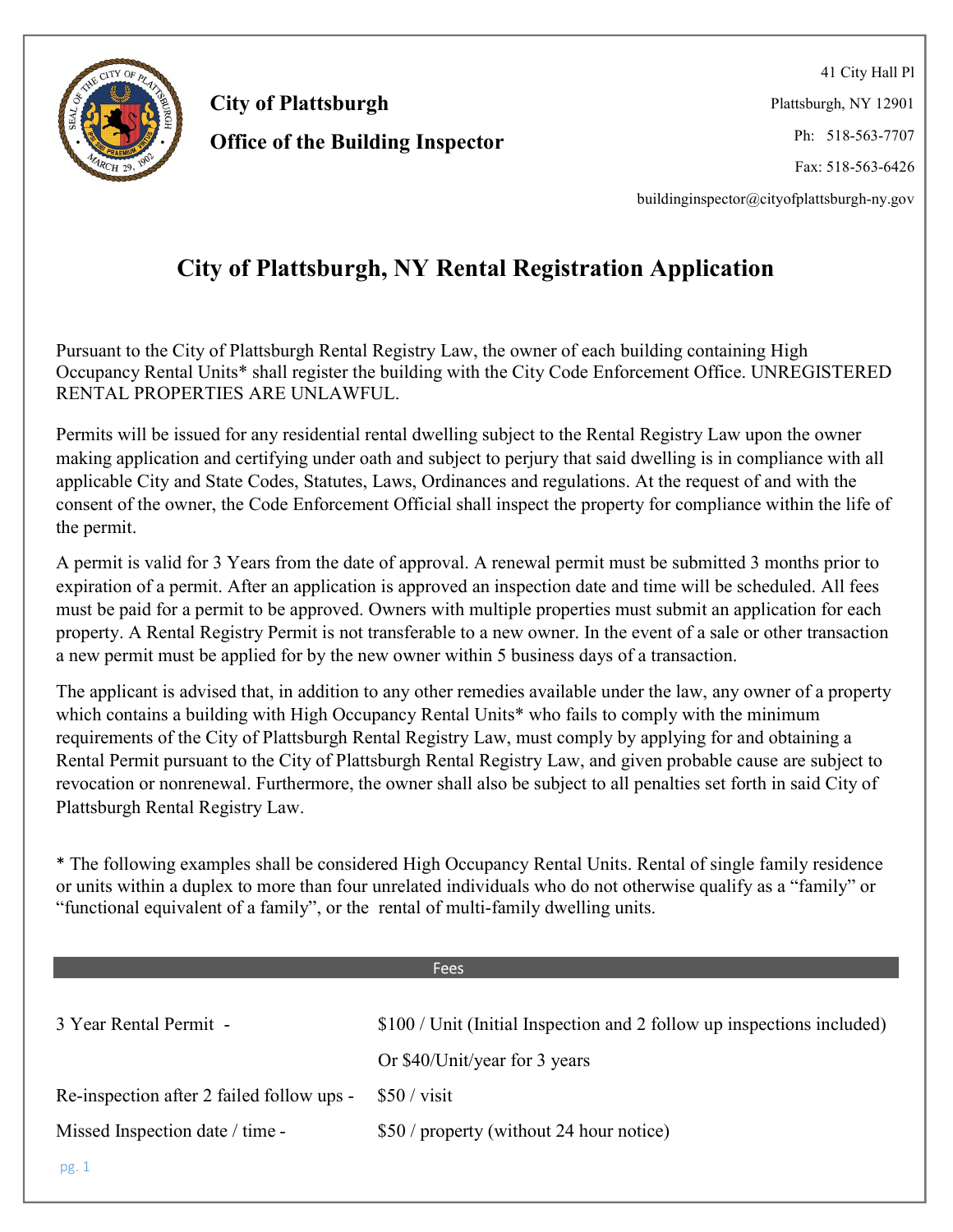

41 City Hall Pl

Plattsburgh, NY 12901

Ph: 518-563-7707

Fax: 518-563-6426

buildinginspector@cityofplattsburgh-ny.gov

### Application for Registration of Rental Housing

| <b>Tax Map Parcel ID:</b><br><u> 1989 - Johann Barn, mars ann an Cathair ann an t-Aonaichte ann an t-Aonaichte ann an t-Aonaichte ann an t-Aon</u> |                                                                                                                                                                                                                               |
|----------------------------------------------------------------------------------------------------------------------------------------------------|-------------------------------------------------------------------------------------------------------------------------------------------------------------------------------------------------------------------------------|
| Applicant/Owner Information                                                                                                                        |                                                                                                                                                                                                                               |
| <b>Owner Name*:</b>                                                                                                                                |                                                                                                                                                                                                                               |
| <b>Owners Physical Address:</b>                                                                                                                    | <u> 1980 - Johann Barn, margaret eta biztanleria (h. 1980).</u>                                                                                                                                                               |
| PO Box (If applicable):                                                                                                                            |                                                                                                                                                                                                                               |
| <b>Phone Number:</b>                                                                                                                               | the control of the control of the control of the control of the control of the control of the control of the control of the control of the control of the control of the control of the control of the control of the control |
| Email:                                                                                                                                             | <u> 1989 - Jan James James James James James James James James James James James James James James James James J</u>                                                                                                          |
| <b>Other Responsible Agent:</b>                                                                                                                    | <u> 1989 - Andrea State Barbara, amerikan basar dan berasal di sebagai basa dan basa dan berasal dan berasal di s</u>                                                                                                         |
| <b>Agent Phone Number(s):</b>                                                                                                                      | <u> 1989 - Johann Stoff, deutscher Stoffen und der Stoffen und der Stoffen und der Stoffen und der Stoffen und de</u>                                                                                                         |
| <b>Agent Email:</b>                                                                                                                                | <u> 1989 - Jan James James James James James James James James James James James James James James James James J</u>                                                                                                          |
| *If there is more than one owner, please list each and every owner.                                                                                |                                                                                                                                                                                                                               |
| <b>Additional Owner Name &amp; Address:</b>                                                                                                        | the contract of the contract of the contract of the contract of the contract of the contract of                                                                                                                               |
| <b>Additional Owner Phone &amp; Email:</b>                                                                                                         |                                                                                                                                                                                                                               |
| <b>Additional Owner Name &amp; Address:</b>                                                                                                        | the control of the control of the control of the control of the control of the control of the control of the control of the control of the control of the control of the control of the control of the control of the control |
| <b>Additional Owner Phone &amp; Email:</b>                                                                                                         | the contract of the contract of the contract of the contract of the contract of the contract of the contract of                                                                                                               |
| <b>Additional Owner Name &amp; Address:</b>                                                                                                        | the control of the control of the control of the control of the control of the control of the control of the control of the control of the control of the control of the control of the control of the control of the control |
| <b>Additional Owner Phone &amp; Email:</b>                                                                                                         |                                                                                                                                                                                                                               |
| If this Property is owned by a corporation, partnership, LLC, or any other business entity please fill out<br>information below:                   |                                                                                                                                                                                                                               |
| <b>Responsible Agent:</b>                                                                                                                          |                                                                                                                                                                                                                               |
| <b>Agent Address:</b>                                                                                                                              |                                                                                                                                                                                                                               |
| <b>Agent Phone Number:</b>                                                                                                                         |                                                                                                                                                                                                                               |
| <b>Agent Email:</b>                                                                                                                                |                                                                                                                                                                                                                               |
| pg. 2                                                                                                                                              |                                                                                                                                                                                                                               |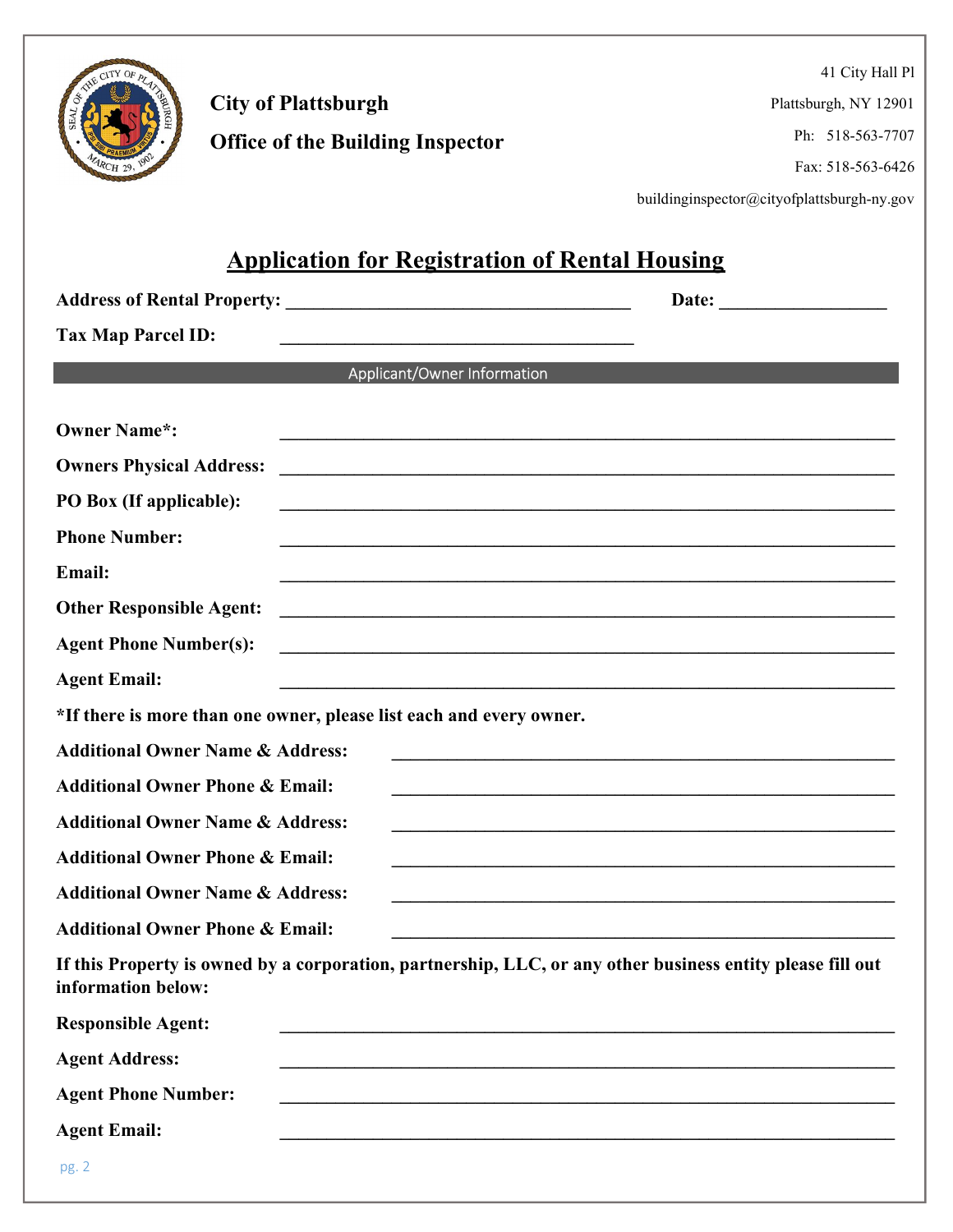41 City Hall Pl

Plattsburgh, NY 12901

Ph: 518-563-7707

Fax: 518-563-6426

buildinginspector@cityofplattsburgh-ny.gov

|        | <b>Property Information</b>       |                                                                                                                                                                                                             |                       |                    |              |  |
|--------|-----------------------------------|-------------------------------------------------------------------------------------------------------------------------------------------------------------------------------------------------------------|-----------------------|--------------------|--------------|--|
|        |                                   |                                                                                                                                                                                                             |                       |                    |              |  |
|        | <b>Number of Dwelling Units:</b>  |                                                                                                                                                                                                             |                       |                    |              |  |
|        | <b>Dwelling Units Information</b> |                                                                                                                                                                                                             |                       |                    |              |  |
|        | <b>Street Address</b>             | # of Bedrooms                                                                                                                                                                                               | <b>Square Footage</b> | <b>Max Tenants</b> | <b>Lease</b> |  |
| Unit 1 |                                   |                                                                                                                                                                                                             |                       |                    | Y/N          |  |
| Unit 2 |                                   |                                                                                                                                                                                                             |                       |                    | Y/N          |  |
| Unit 3 |                                   |                                                                                                                                                                                                             |                       |                    | Y/N          |  |
| Unit 4 |                                   |                                                                                                                                                                                                             |                       |                    | Y/N          |  |
| Unit 5 |                                   |                                                                                                                                                                                                             |                       |                    | Y/N          |  |
| Unit 6 |                                   |                                                                                                                                                                                                             |                       |                    | Y/N          |  |
| Unit 7 |                                   |                                                                                                                                                                                                             |                       |                    | Y/N          |  |
| Unit 8 |                                   |                                                                                                                                                                                                             |                       |                    | Y/N          |  |
|        |                                   | For additional units please attach an added sheet with the same information.                                                                                                                                |                       |                    |              |  |
|        |                                   | Please list any Pre-existing Non-conforming conditions you believe this property is granted:                                                                                                                |                       |                    |              |  |
|        |                                   |                                                                                                                                                                                                             |                       |                    |              |  |
|        |                                   |                                                                                                                                                                                                             |                       |                    |              |  |
|        |                                   |                                                                                                                                                                                                             |                       |                    |              |  |
|        |                                   |                                                                                                                                                                                                             |                       |                    |              |  |
|        |                                   | <b>Information Certification</b>                                                                                                                                                                            |                       |                    |              |  |
|        |                                   | I declare under penalty of perjury that I am the property owner, or the Authorized Agent of the owner,<br>for the address above and I personally filled out the above information and certify its accuracy. |                       |                    |              |  |
|        | <b>Print Owner/Agent Name</b>     |                                                                                                                                                                                                             | Signature             | Date               |              |  |
|        |                                   |                                                                                                                                                                                                             |                       |                    |              |  |

City of Plattsburgh

Office of the Building Inspector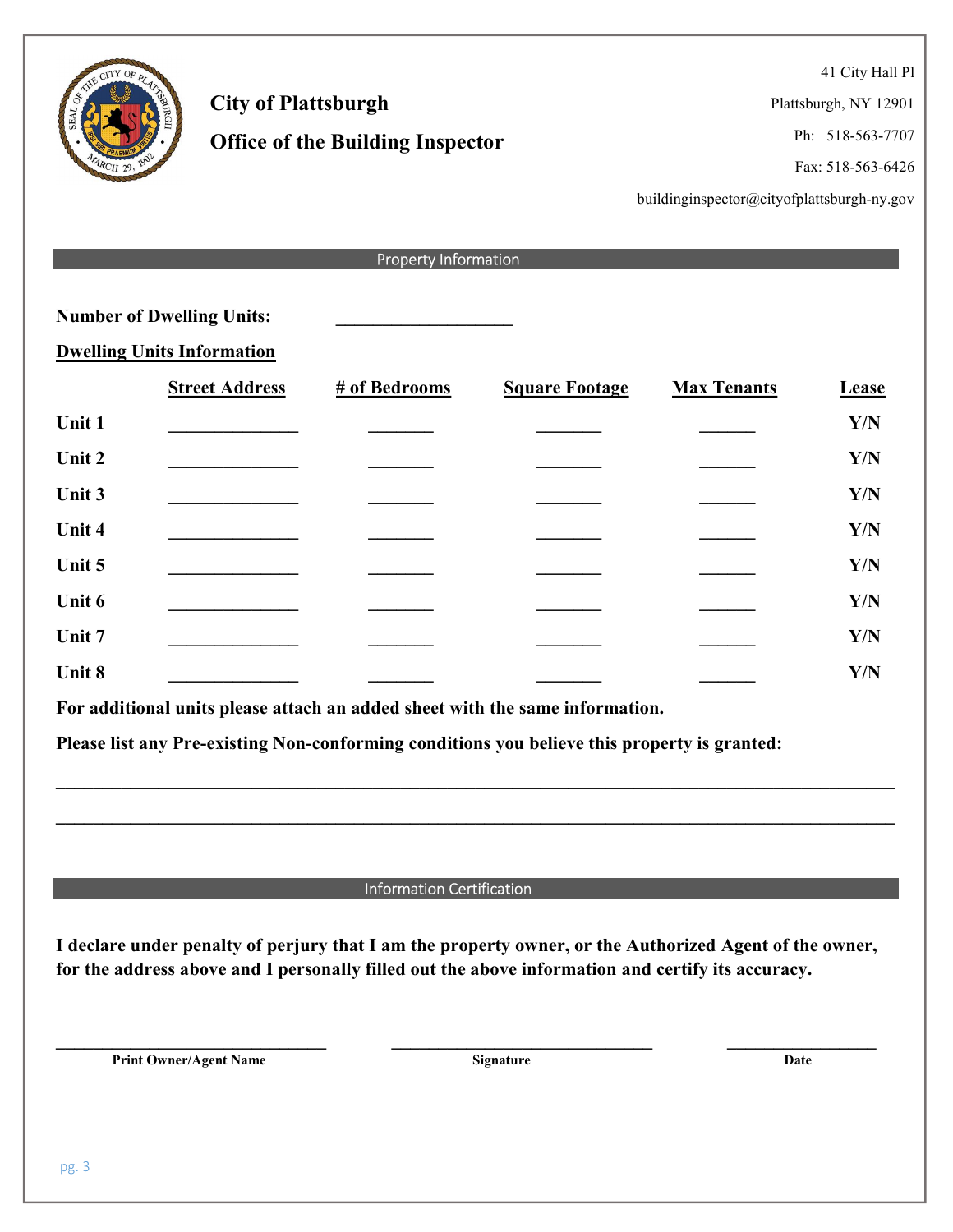

41 City Hall Pl

Plattsburgh, NY 12901

Ph: 518-563-7707

Fax: 518-563-6426

buildinginspector@cityofplattsburgh-ny.gov

#### Property Self-Verification Certification

AFFIDAVIT OF COMPLIANCE By affixing my signature and initialing the requirements of the City of Plattsburgh Rental Registry Law and the New York State Uniform Fire Prevention and Building Code listed below, I, the property of the states. The property being duly sworn, deposes and states: The property located at \_\_\_\_\_\_\_\_\_\_\_\_\_\_\_\_\_\_\_\_\_\_\_\_\_\_\_, in the City of Plattsburgh, in the County of Clinton, in the State of New York is in substantial compliance with the City of Plattsburgh Rental Registry law and the New York State Uniform Fire and Building Code regarding but not limiting to, the following smoke alarm and carbon monoxide detector, interior and exterior requirements.

SECTION I. A. Smoke Alarms - I state under oath that this property is substantially in compliance with the City of Plattsburgh Rental Registry Law and New York State Uniform Fire Prevention and Building Code regarding, but not limited to, the following smoke alarm requirements:

Each room used for sleeping purposes contains a smoke alarm.

The ceiling or wall in the immediate vicinity outside each separate sleeping contains a smoke alarm. There is a smoke alarm on each story of the dwelling unit, including the basement (This does not include crawl spaces and uninhabitable attics).

B. Carbon Monoxide Alarms - I state under oath that this property is substantially in compliance with the City of Plattsburgh Rental Registry Law and New York State Uniform Fire Prevention and Building Code regarding, but not limited to, the following carbon monoxide detector requirements:

\_\_\_\_\_\_\_\_\_ Carbon monoxide detection shall be installed in residential buildings and commercial buildings in all rooms, occupiable space, dwelling units, sleeping areas, and sleeping units that contain a fuel-burning appliance or system.

Carbon monoxide detection shall be installed in a central or otherwise approved location within 10 feet (3048 mm) of the entrance to sleeping areas and sleeping units in residential buildings that contain an attached garage.

I state under oath, as a Compliant Landlord Applicant of this property, located within the City of Plattsburgh, that I have an ownership interest in, is in substantial compliance with the City of Plattsburgh Rental Registry Law and New York State Uniform Fire Prevention and Building Code with regard to the Smoke Alarm & Carbon Monoxide Detector requirements stated above.

Signature: \_\_\_\_\_\_\_\_\_\_\_\_\_\_\_\_\_\_\_\_\_\_\_\_\_\_\_\_\_\_\_\_\_\_\_\_\_\_\_\_\_\_\_\_\_ Date: \_\_\_\_\_\_\_\_\_\_\_\_\_\_\_\_\_\_\_\_

pg. 4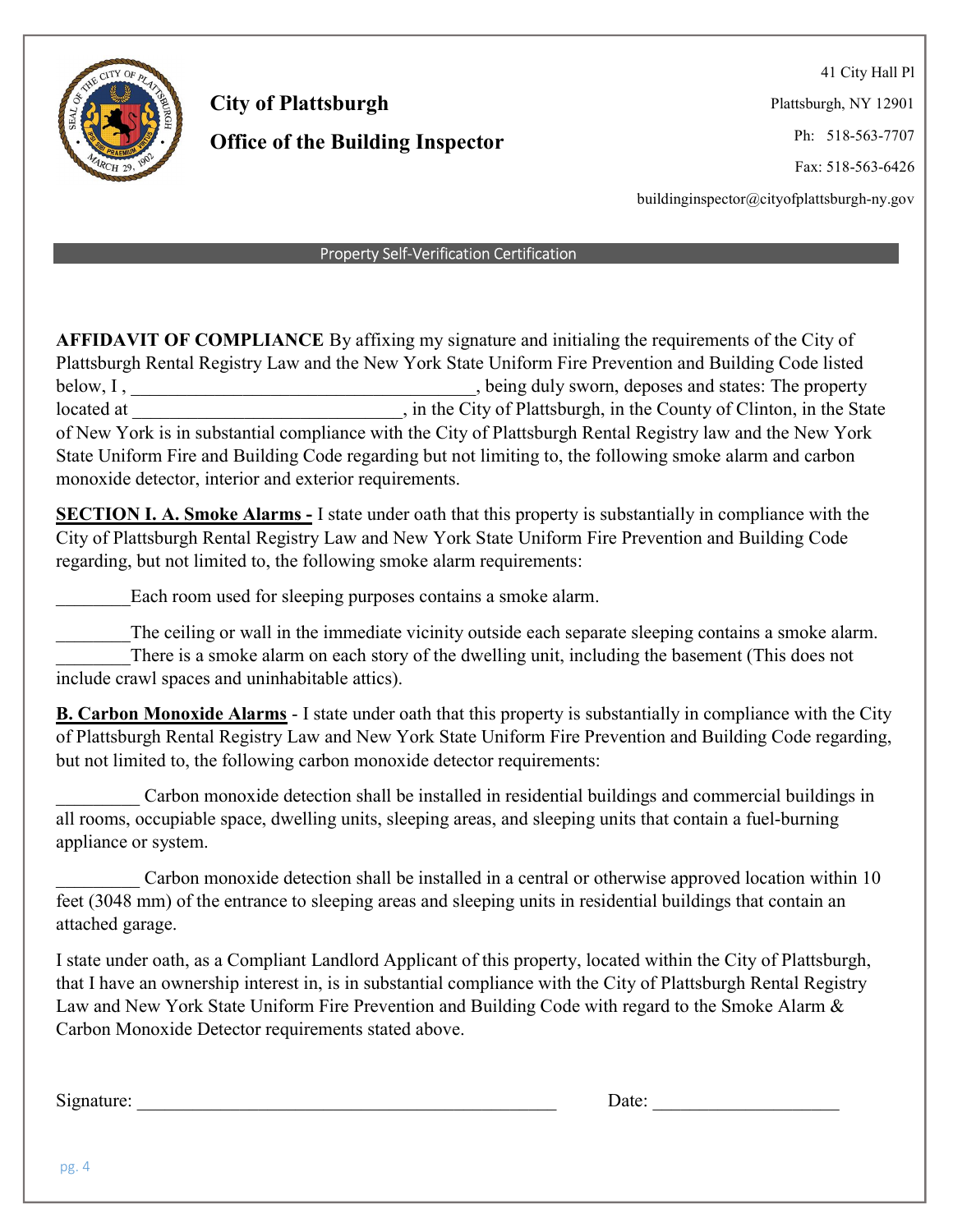

41 City Hall Pl Plattsburgh, NY 12901 Ph: 518-563-7707 Fax: 518-563-6426

buildinginspector@cityofplattsburgh-ny.gov

Section II. Exterior of the Dwelling - I state under oath that this property is substantially in compliance with the City of Plattsburgh Rental Registry Law and New York State Uniform Fire Prevention and Building Code regarding the exterior of the dwelling, including, but not limited to the following exterior areas and structures named:

\_\_\_\_\_\_\_\_ All foundation walls of buildings /structures, exterior stairs, porches and railings are in good repair and structurally sound (i.e. free of holes, cracks, and capable of supporting imposed loads.

All exterior walls, roofs, and all openings around doors, windows, chimneys, and all other parts of the structure are weather proof and weather tight, (i.e. keep water from entering the structure and prevent undue heat loss) and there are no parts of the structure that how evidence of wet/dry rot or other deterioration.

All exterior wood surfaces have a protective coating to prevent deterioration.

All buildings shall have approved 4" address numbers placed in a position to be plainly legible and visible from the street or road fronting the property. These numbers shall contrast with their background.

All structures/buildings are free of loose overhanging objects. All exterior walls, roofs, and other parts of the structure are free from loose and unsecured objects and materials.

I state under oath, as a Compliant Landlord Applicant of this property, located within the City of Plattsburgh that I have an ownership interest in, is in substantial compliance with the City of Plattsburgh Rental Permit Law and New York State Uniform Fire Prevention and Building Code with regard to Exterior of the Dwelling requirements stated above

Signature:  $\Box$ 

Section III: Interior of the Dwelling - I state under oath, as a Compliant Landlord, that the properties within the City of Plattsburgh that I have an ownership interest in are in substantial compliance with the City of Plattsburgh Rental Registry Law and New York State Uniform Fire Prevention and Building Code with regard to interior of the dwelling requirements including, but not limited, appliances and other interior structures:

In the area of the cellar/basement: the furnace, hot water tank, venting, gas shut off, drip tube, and basement stairs are structurally sound, free from defects and deterioration, in a clean and sanitary condition, and function for which they were designed and are used.

In the area of the kitchen: ceilings, floors, cabinets, stove, refrigerator, hood/fan, sink, faucet, trap, electrical outlets, switches, and lights are structurally sound, free from defects and deterioration, in a clean and sanitary condition, and function for which they were designed and are used.